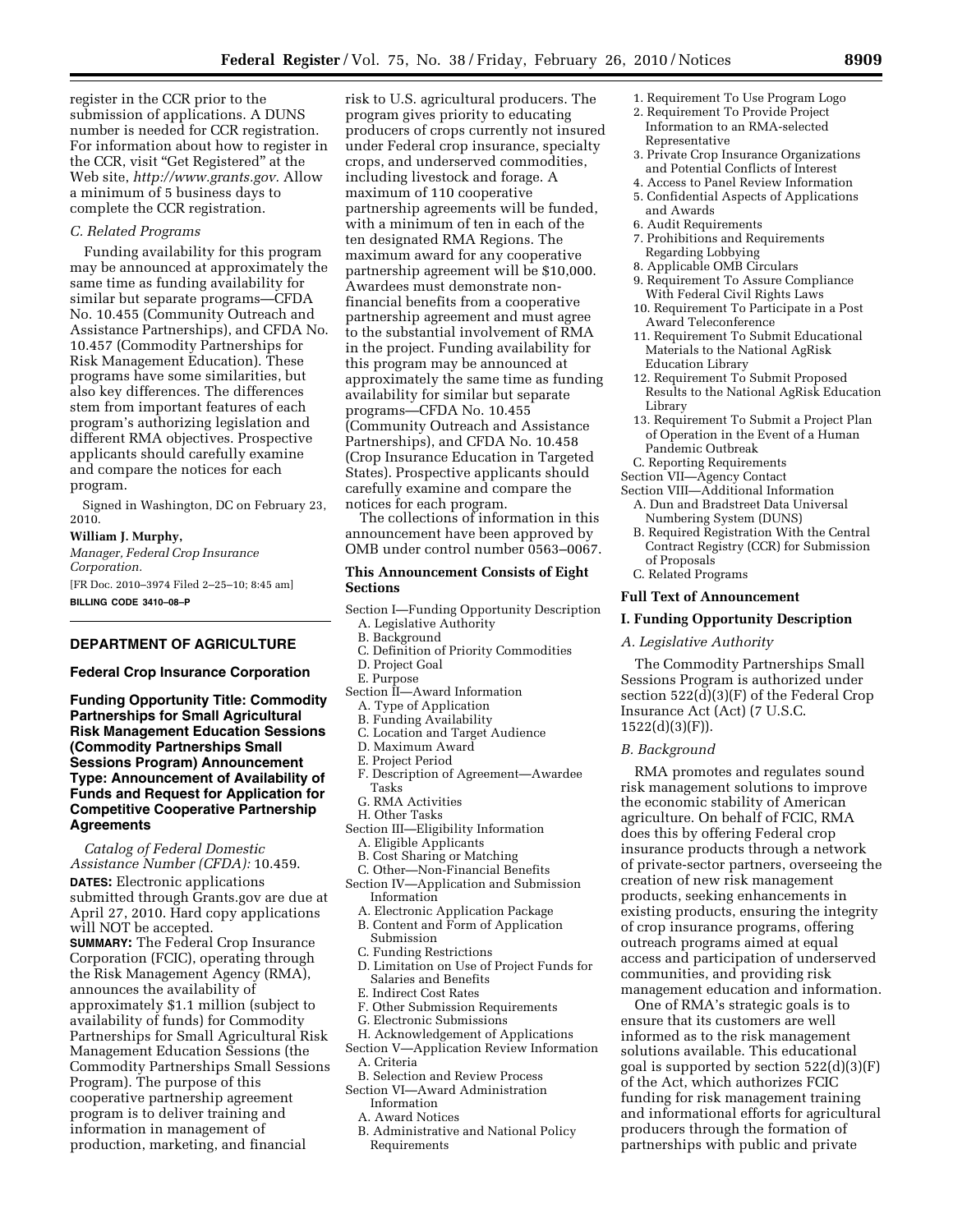organizations. With respect to such partnerships, priority is to be given to reaching producers of Priority Commodities, as defined below.

#### *C. Definition of Priority Commodities*

For purposes of this program, Priority Commodities are defined as:

• *Agricultural commodities covered by (7 U.S.C. 7333).* Commodities in this group are commercial crops that are not covered by catastrophic risk protection crop insurance, are used for food or fiber (except livestock), and specifically include, but are not limited to, floricultural, ornamental nursery, Christmas trees, turf grass sod, aquaculture (including ornamental fish), and industrial crops.

• *Specialty crops.* Commodities in this group may or may not be covered under a Federal crop insurance plan and include, but are not limited to, fruits, vegetables, tree nuts, syrups, honey, roots, herbs, and highly specialized varieties of traditional crops.

• *Underserved commodities.* This group includes: (a) Commodities, including livestock and forage, that are covered by a Federal crop insurance plan but for which participation in an area is below the national average; and (b) commodities, including livestock and forage, with inadequate crop insurance coverage.

A project is considered as giving priority to Priority Commodities if 75 percent of the educational activities of the project are directed to producers of any of the three classes of commodities listed above or any combination of the three classes.

#### *D. Project Goal*

The goal of this program is to ensure that "\* \* \* producers will be better able to use financial management, crop insurance, marketing contracts, and other existing and emerging risk management tools.''

#### *E. Purpose*

The purpose of the Commodity Partnership Small Session Program is to provide U.S. farmers and ranchers with training and informational opportunities to be able to understand:

• The kinds of risks addressed by existing and emerging risk management tools;

• The features and appropriate use of existing and emerging risk management tools; and

• How to make sound risk management decisions.

In addition, for 2010, the FCIC Board of Directors and the FCIC Manager are seeking projects that also include the Special Emphasis Topics listed below

which highlight the educational priorities with each of the ten RMA Regional Offices:

• Billings, Montana Regional Office (MT, ND, SD, and WY)—Pasture, Rangeland, Forage, Livestock Gross Margin, Specialty Crops, Underserved Commodities, and 2011 Final Common Crop Regulations, Basic Provisions; and various crop insurance provisions.

• Davis, California Regional Office (AZ, CA, HI, NV, and UT)—Apiculture program, drought mitigation and lack of irrigation water, risk management tools for invasive pests, Specialty Crops, Hawaii Tropical Fruits and Trees, 2011 Final Common Crop Regulations, Basic Provisions and various crop insurance provisions, and risk management tools to maximize strategic solutions for using Farm Service Agency and RMA programs.

• Jackson, Mississippi Regional Office (AR, KY, LA, MS, and TN)—AGR-Lite Insurance tools (TN), Nursery Price Endorsement Crop Insurance (all States), Nursery Insurance Tools (all States), 2011 Final Common Crop Regulations, Basic Provisions and various crop insurance provisions, and Specialty Crops.

• Oklahoma City, Oklahoma Regional Office (NM, OK, and TX)—Native American issues and Limited English Proficiency (all States), Specialty Crops, 2011 Final Common Crop Regulations, Basic Provision and various crop insurance provisions.

• Raleigh, North Carolina Regional Office (CT, DE, MA, MD, ME, NC, NH, NJ, NY, PA, RI, VA, VT, and WV)—2011 Final Common Crop Regulations, Basic Provision and various crop insurance provisions.

• Connecticut—LGM Dairy Cattle, Northern Potatoes, Apples, Specialty Crops, 2011 Final Common Crop Regulations, Basic Provisions and various crop insurance provisions, and Nursery Crop Insurance Tools.

• Delaware—LGM Dairy Cattle, Southern Potatoes, Specialty Crops and 2011 Final Common Crop Regulations, Basic Provisions and various crop insurance provisions, and Nursery Crop Insurance Tools.

• Maine—LGM Dairy Cattle, Northern Potatoes, Apples, Specialty Crops, 2011 Final Common Crop Regulations, Basic Provisions and various crop insurance provisions, and Nursery Crop Insurance Tools.

• Maryland—LGM Dairy Cattle, Southern Potatoes, Apples, Specialty Crops, 2011 Final Common Crop Regulations, Basic Provisions and various crop insurance provisions, and Nursery Crop Insurance Tools.

• Massachusetts—LGM Dairy Cattle, Northern Potatoes, Apples, Specialty Crops, 2011 Final Common Crop Regulations, Basic Provisions and various crop insurance provisions and Nursery Crop Insurance Tools.

• New Hampshire—LGM Dairy Cattle, Apples, Specialty Crops, 2011 Final Common Crop Regulations, Basic Provisions and various crop insurance provisions, and Nursery Crop Insurance Tools.

• New Jersey—LGM Dairy Cattle, Southern Potatoes, Apples, Specialty Crops, 2011 Final Common Crop Regulations, Basic Provisions and various crop insurance provisions, and Nursery Crop Insurance Tools.

• New York—Specialty Crops, Apiculture Vegetation Index, LGM Dairy Cattle, Pasture Rangeland Forage Vegetation Index, Northern Potatoes, Apples, Cabbage, Grapes, 2011 Final Common Crop Regulations, Basic Provisions and various crop insurance provisions, and Nursery Crop Insurance Tools.

• North Carolina—Specialty Crops, Apiculture, Pasture Rangeland Forage Vegetation Index, LRP for Feeder Cattle, Fed Cattle, Lamb, and Swine, Southern Potatoes, Apples, Cabbage, Grapes, 2011 Final Common Crop Regulations, Basic Provisions and various crop insurance provisions, and Nursery Crop Insurance Tools.

• Pennsylvania—Specialty Crops, Apiculture, LGM Dairy Cattle, Pasture Rangeland Forage, Northern Potatoes, Apples, Cabbage, Grapes, 2011 Final Common Crop Regulations, Basic Provisions and various crop insurance provisions, and Nursery Crop Insurance Tools.

• Rhode Island—Specialty Crops, LGM Dairy Cattle, Northern Potatoes, Apples, 2011 Final Common Crop Regulations, Basic Provisions and various crop insurance provisions, and Nursery Crop Insurance Tools.

• Virginia—Specialty Crops, Apiculture, Pasture Rangeland Forage, LRP for Feeder Cattle, Fed Cattle, Lamb, Swine, Southern Potatoes, Apples, Cabbage, 2011 Final Common Crop Regulations, Basic Provisions and various crop insurance provisions, and Nursery Crop Insurance Tools.

• Vermont—Specialty Crops, LGM Dairy Cattle, Northern Potatoes, Apples, 2011 Final Common Crop Regulations, Basic Provisions and various crop insurance provisions, and Nursery Crop Insurance Tools.

• West Virginia—Specialty Crops, LGM Dairy Cattle, Apples, 2011 Final Common Crop Regulations, Basic Provisions and various crop insurance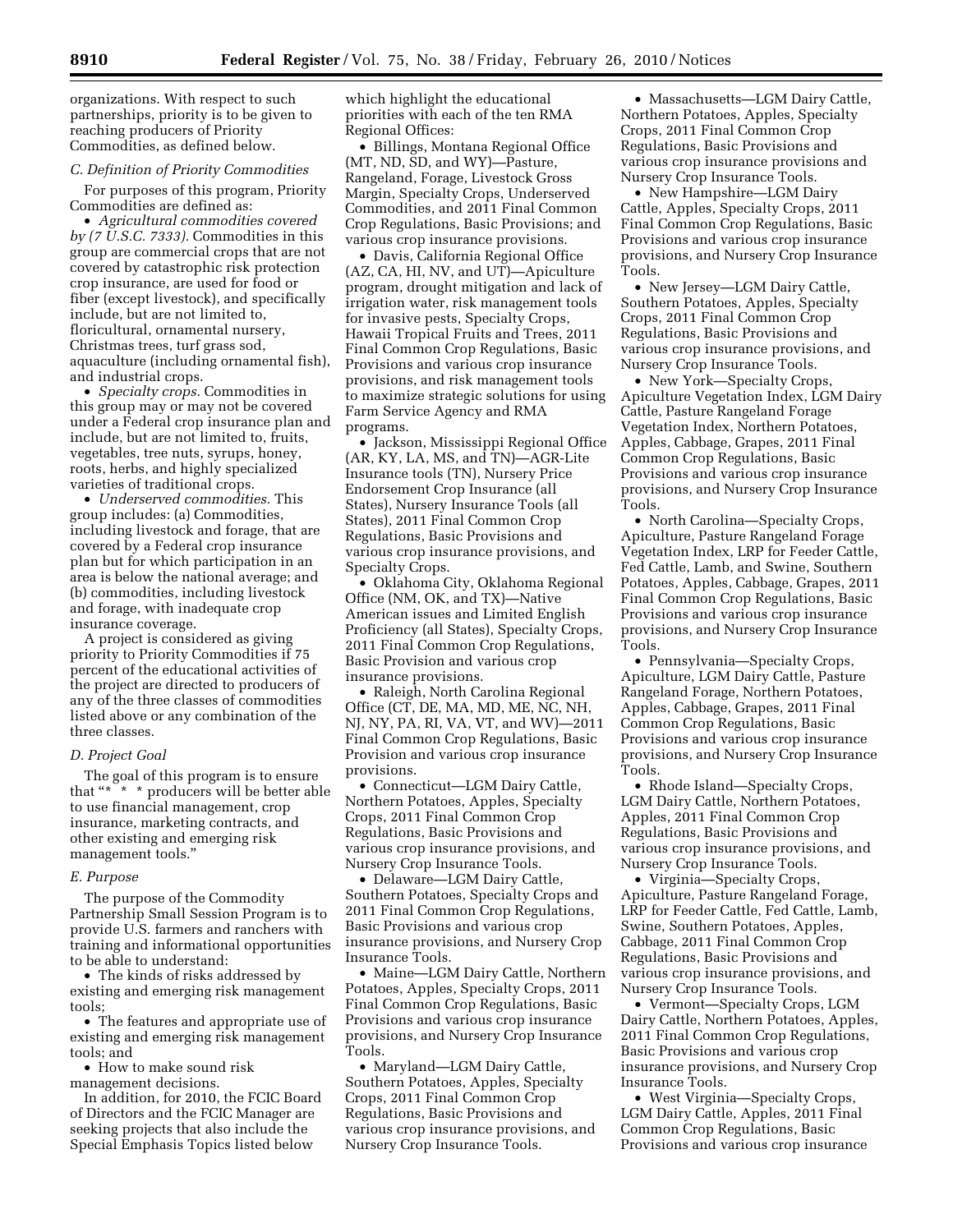provisions, and Nursery Crop Insurance Tools.

• Spokane, Washington Regional Office (AK, ID, OR, and WA)—WA Regional Office (AK, ID, OR, and WA)— 2011 Final Common Crop Regulations, Basic Provisions and Various Crop Insurance Provision, Crop Insurance Choices for Willamette Valley Oregon Producers, Livestock Gross Margin for Dairy Cattle (LGM), Cherry Actual Revenue History (ARH), Grape Insurance Program for Western Washington, Adjusted Gross Revenue Programs (AGR/AGR-Lite), Dry Pea and Lentil Insurance, and Specialty Crops.

• Springfield, Illinois Regional Office (IL, IN, MI, and OH) Specialty Crops and 2011 Final Common Crop Regulations, Basic Provisions and various crop insurance provisions.

• St. Paul, Minnesota Regional Office (IA, MN, and WI)—AGR-Lite, understanding how Revenue Policies function and their relationship to marketing decisions, Specialty Crops, and 2011 Final Common Crop Regulations, Basic Provisions and various crop insurance provisions.

• Topeka, Kansas Regional Office (CO, KS, MO, and NE)—2011 Final Common Crop Regulations, Basic Provisions and various crop insurance provisions, Specialty Crops, and Pasture, Rangeland and Forage in States and counties with the program.

• Valdosta, Georgia Regional Office (AL, FL, GA, SC, and Puerto Rico)— 2011 Final Common Crop Regulations, Basic Provisions and various crop insurance provisions, Specialty Crops and Pasture, Rangeland, and Forage/ Apiculture in States and counties with the program.

#### **II. Award Information**

*A. Type of Application:* In FY 2010, applications may be submitted to the Commodity Partnership for Small Agricultural Risk Management Education Small Sessions Program as a new application. All new applications will be reviewed competitively using the selection process and evaluation criteria described in Section V— Application Review Process. Each award will be designated as a Cooperative Agreement, which will require substantial involvement by RMA.

*B. Funding Availability:* There is no commitment by USDA to fund any particular application. Approximately \$1.1 million (subject to availability of funds) is available in fiscal year 2010 to fund up to 110 cooperative partnership agreements. The maximum award for any agreement will be \$10,000. It is anticipated that a minimum of ten

agreements will be funded in each of the ten designated RMA Regions.

In the event that all funds available for this program are not obligated after the maximum number of agreements are awarded or if additional funds become available, these funds may, at the discretion of the Manager of FCIC, be used to award additional applications that score highly by the technical review panel or allocated pro-rata to awardees for use in broadening the size or scope of awarded projects, if agreed to by the awardee. In the event that the Manager of FCIC determines that available RMA resources cannot support the administrative and substantial involvement requirements of all agreements recommended for funding, the Manager may elect to fund fewer agreements than the available funding might otherwise allow. It is expected that the awards will be made approximately 120 days after the application deadline. All awards will be made and agreements finalized no later than September 30, 2010.

*C. Location and Target Audience:*  RMA Regional Offices and the States serviced within each Region are listed below. Staff from the respective RMA Regional Offices will provide substantial involvement for projects conducted within the Region.

*Billings, Montana Regional Office:*  (MT, ND, SD, and WY.)

- *Davis, California Regional Office:* (AZ, CA, HI, NV, and UT.)
- *Jackson, Mississippi Regional Office:*  (AR, KY, LA, MS, and TN.)
- *Oklahoma City, Oklahoma Regional Office:* (NM, OK, and TX.)
- *Raleigh, North Carolina Regional Office:* (CT, DE, MA, MD, ME, NC, NH,
- NJ, NY, PA, RI, VA, VT, and WV.)
- *Spokane, Washington Regional Office:*  (AK, ID, OR, and WA.)

*Springfield, Illinois Regional Office:*  (IL, IN, MI, and OH.)

*St. Paul, Minnesota Regional Office:*  (IA, MN, and WI.)

*Topeka, Kansas Regional Office:* (CO, KS, MO, and NE.)

*Valdosta, Georgia Regional Office:*  (AL, FL, GA, SC, and Puerto Rico.)

Applicants must clearly designate the RMA Region where educational activities will be conducted in their application narrative in block 12 of the SF–424 form. Applications without this designation will be rejected. Priority will be given to producers of Priority Commodities previously identified in this RFA. Applicants proposing to conduct educational activities in States served by more than one RMA Regional Office (RMA Region) must submit a separate application for each RMA Region. Single applications proposing to conduct educational activities in States served by more than one RMA Region will be rejected.

*D. Maximum Award:* Any application that requests Federal funding of more than \$10,000 for a project will be rejected. RMA also reserves the right to fund successful applications at an amount less than requested if it is judged that the application can be implemented at a lower funding level.

*E. Project Period:* Projects will be funded for a period of up to one year from the project starting date.

#### *F. Description of Agreement Award*

### *Awardee Tasks*

In conducting activities to achieve the purpose and goal of this program in a designated RMA Region, the awardee will be responsible for performing the following tasks:

• Develop and conduct a promotional program. This program will include activities using media, newsletters, publications, or other appropriate informational dissemination techniques that are designed to: (a) Raise awareness for risk management; (b) inform producers of the availability of risk management tools; and (c) inform producers and agribusiness leaders in the designated RMA Region of training and informational opportunities.

• Deliver risk management training and informational opportunities to agricultural producers and agribusiness professionals in the designated RMA Region. This will include organizing and delivering educational activities using the instructional materials assembled by the grantee to meet the local needs of agricultural producers. Activities should be directed primarily to agricultural producers, but may include those agribusiness professionals that have frequent opportunities to advise producers on risk management tools and decisions.

• Document all educational activities conducted under the cooperative partnership agreement and the results of such activities, including criteria and indicators used to evaluate the success of the program. The awardee will also be required to provide information to RMA as requested for evaluation purposes.

## *G. RMA Activities*

FCIC, working through RMA, will be substantially involved during the performance of the funded project through RMA's ten Regional Offices. Potential types of substantial involvement may include, but are not limited to the following activities.

• Collaborate with the awardee in assembling, reviewing, and approving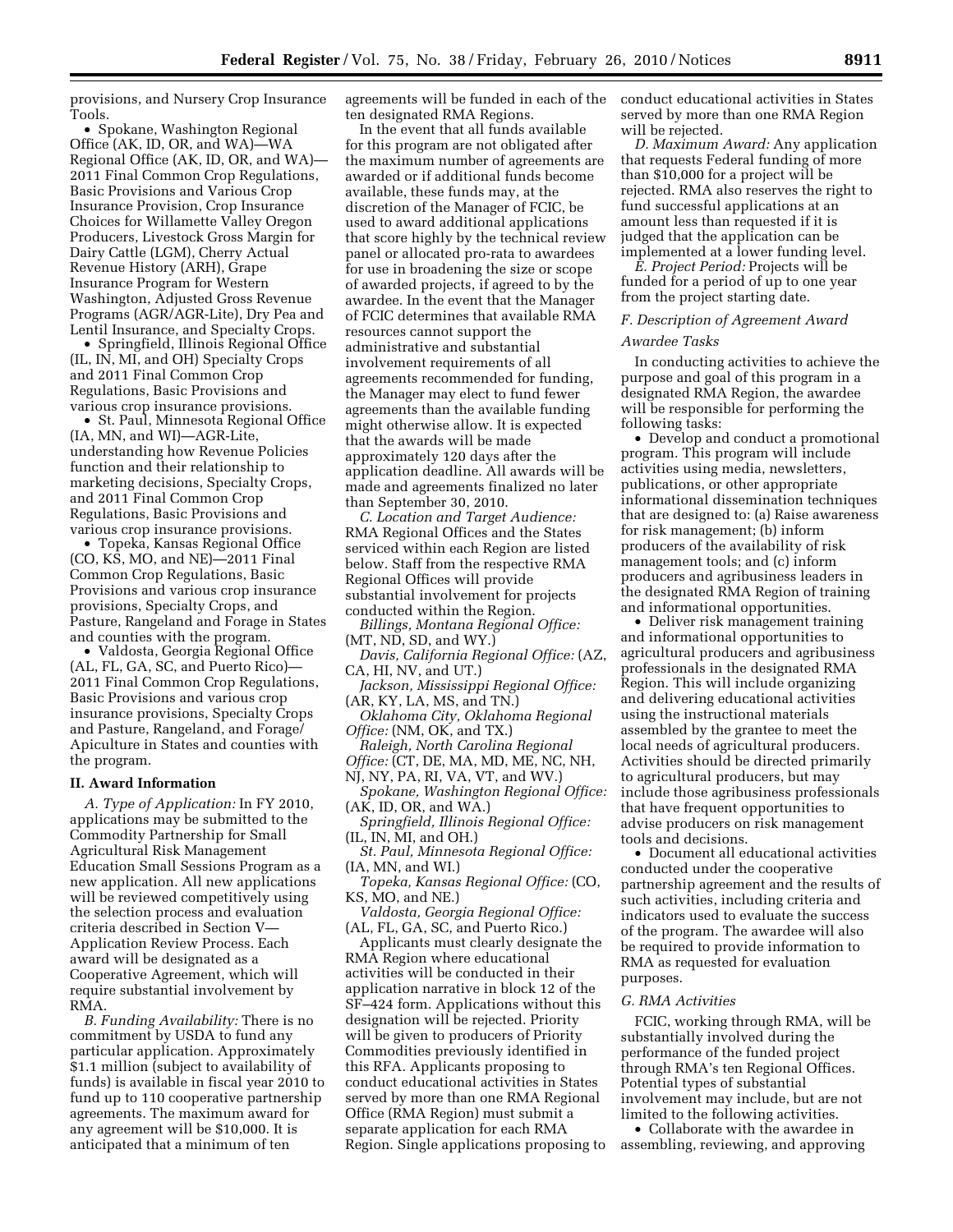risk management materials for producers in the designated RMA Region.

• Collaborate with the awardee in reviewing and approving a promotional program for raising awareness for risk management and for informing producers of training and informational opportunities in the RMA Region.

• Collaborate with the awardee on the delivery of education to producers and agribusiness leaders in the RMA Region. This will include: (a) Reviewing and approving in advance all producer and agribusiness leader educational activities; (b) advising the project leader on technical issues related to crop insurance education and information; and (c) assisting the project leader in informing crop insurance professionals about educational activity plans and scheduled meetings.

• Conduct an evaluation of the performance of the awardee in meeting the deliverables of the project.

Applications that do not contain substantial involvement by RMA will be rejected.

### *H. Other Tasks*

In addition to the specific, required tasks listed above, the applicant may propose additional tasks that would contribute directly to the purpose of this program. For any proposed additional task, the applicant must identify the objective of the task, the specific subtasks required to meet the objective, specific time lines for performing the subtasks, and the specific responsibilities of partners. The applicant must also identify specific ways in which RMA would have substantial involvement in the proposed project task.

### **III. Eligibility Information**

## *A. Eligible Applicants*

Eligible applicants include State departments of agriculture, universities, non-profit agricultural organizations, and other public or private organizations with the capacity to lead a local program of risk management education for farmers and ranchers in an RMA Region. Individuals are not eligible applicants. Although an applicant may be eligible to compete for an award based on its status as an eligible entity, other factors may exclude an applicant from receiving Federal assistance under this program governed by Federal law and regulations (*e.g.* debarment and suspension; a determination of non-performance on a prior contract, cooperative agreement, grant or cooperative partnership; a determination of a violation of

applicable ethical standards; a determination of being considered ''high risk''). Applications from ineligible or excluded persons will be rejected in their entirety.

# *B. Cost Sharing or Matching*

Although RMA prefers cost sharing by the applicant, this program has neither a cost sharing nor a matching requirement.

### *C. Other—Non-Financial Benefits*

To be eligible, applicants must also be able to demonstrate that they will receive a non-financial benefit as a result of a cooperative partnership agreement. Non-financial benefits must accrue to the applicant and must include more than the ability to provide employment income to the applicant or for the applicant's employees or the community. The applicant must demonstrate that performance under the cooperative partnership agreement will further the specific mission of the applicant (such as providing research or activities necessary for graduate or other students to complete their educational program). Applications that do not demonstrate a non-financial benefit will be rejected.

## **IV. Application and Submission Information**

#### *A. Electronic Application Package*

Only electronic applications may be submitted via Grants.gov to the Risk Management Agency in response to this RFA.

Prior to preparing an application, it is suggested that the Project Director (PD) first contact an Authorized Representative (AR) (also referred to as Authorized Organizational Representative or AOR) to determine if the organization is prepared to submit electronic applications through Grants.gov. If the organization is not prepared, the AR should see *http:// www.grants.gov/applicants/ get*\_*registered.jsp* for steps for preparing to submit applications through Grants.gov.

The steps to access application materials are as follows:

1. In order to access, complete, and submit applications, applicants must download and install a version of Adobe Reader compatible with Grants.gov. This software is essential to apply for RMA Federal awards. For basic system requirements and download instructions, please see *http:// www.grants.gov/help/ download*\_*software.jsp.* To verify that you have a compatible version of Adobe Reader, Grants.gov established a test

package that will assist you in making that determination. Grants.gov Adobe Versioning Test Package: *http:// www.grants.gov/applicants/ AdobeVersioningTestOnly.jsp.* 

2. The application package must be obtained via Grants.gov, go to *http:// www.grants.gov*, click on ''Apply for Grants'' in the left-hand column, click on ''Step 1: Download a Grant Application Package and Instructions,'' enter the funding opportunity number USDA–RMA–RME–SSGP–002000 in the appropriate box and click ''Download Package.'' From the search results, click ''Download'' to access the application package. If assistance is needed to access the application package (*e.g.*  downloading or navigating Adobe forms), refer to resources available on the Grants.gov Web site first (*http:// grants/gov/*). Grants.gov assistance is also available as follows:

• Grants.gov customer support. *Toll Free:* 1–800–518–4726. *Business Hours:* 24 Hours a day. *E-mail: support@grants.gov.* 

*B. Content and Form of Application Submission* 

A complete and valid application must include the following:

1. A completed OMB Standard Form 424, "Application for Federal Assistance.''

2. A completed OMB Standard Form 424–A, ''Budget Information—Nonconstruction Programs.'' Federal funding requested (the total of direct and indirect costs) must not exceed \$10,000.

3. A completed OMB Standard Form 424–B, ''Assurances, Non-constructive Programs.''

4. An Executive Summary (One page) and Proposal Narrative (Not to Exceed 10 single-sided pages in Microsoft Word) which will also include a Statement of Work.

5. Budget Narrative (in Microsoft Excel) describing how the categorical costs listed on the SF 424–A are derived. The budget narrative should provide enough detail for reviewers to easily understand how costs were determined and how they relate to the goals and objectives of the project.

6. Partnering Plan to include how each partner will aid in carrying out the project goal providing specific tasks. Include Letters of commitment from individuals and/or groups, and should include the specific tasks they have agreed to do with the applicant.

7. A completed and signed OMB Standard Form LLL, Disclosure of Lobbying Activities.

8. A completed and signed AD–1049, Certification Regarding Drug-Free Workplace.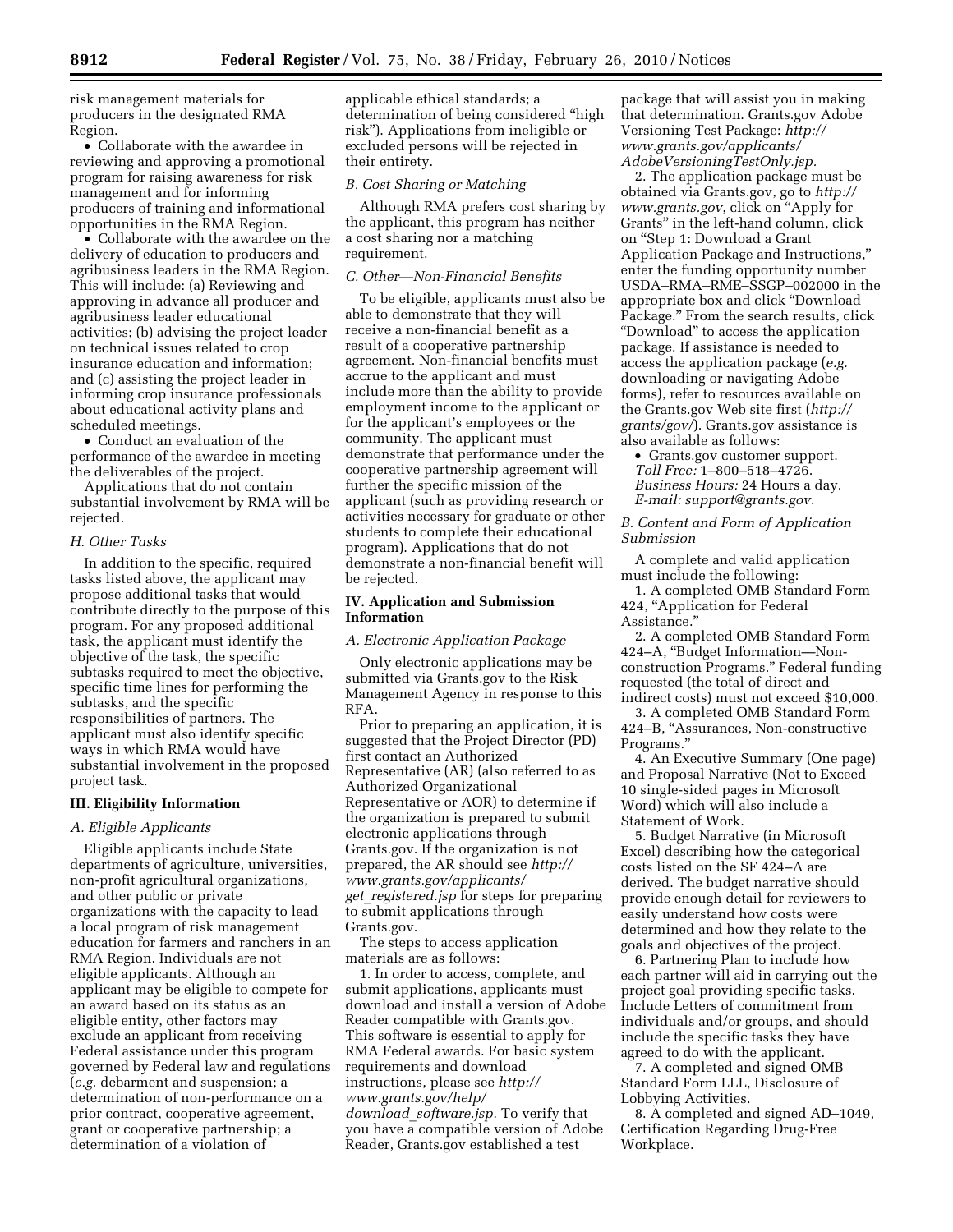a. \* 1234. A complete RME–1 Form Risk Management Education Project Narrative (RME–1 Form). Complete all required parts.

\* Applications that do not include items 1– 8 above will be considered incomplete, will not receive further consideration, and will be rejected.

The percent of time devoted to the project for all key project personnel must be identified in the application. Applicants must list all current public or private support to which personnel identified in the application have committed portions of their time, whether or not salary support for persons involved is included in the budget (supporting agency, amount of award, effective date, expiration date, expiration date of award, *etc.*). An application that duplicates or overlaps substantially with an application already reviewed and funded (or to be funded) by another organization or agency will not be funded under this program. The percentage of time for both "Current" and "Pending" projects must not exceed 100% of time committed.

*C. Funding Restrictions:* Cooperative partnership agreement funds may not be used to:

a. Plan, repair, rehabilitate, acquire, or construct a building or facility including a processing facility;

b. Purchase, rent, or install fixed equipment;

c. Repair or maintain privately owned vehicles;

d. Pay for the preparation of the cooperative partnership agreement application;

e. Fund political activities;

f. Purchase alcohol, food, beverage or entertainment;

g. Lend money to support farming or agricultural business operation or expansion;

h. Pay costs incurred prior to receiving a partnership agreement; or

i. Fund any activities prohibited in 7 CFR Parts 3015 and 3019, as applicable.

# *D. Limitation on Use of Project Funds for Salaries and Benefits*

Total costs for salary and benefits allowed for projects under this announcement will be limited to not more than 70 percent reimbursement of the funds awarded under the cooperative partnership agreement as indicated in Section III. Eligibility Information, C. Other—Non-financial Benefits. One goal of the Commodity Partnerships Small Sessions Program is to maximize the use of the limited funding available for risk management education for producers of Priority

Commodities. In order to accomplish this goal, RMA needs to ensure that the maximum amount of funds practicable is used for directly providing the educational opportunities. Limiting the amount of funding for salaries and benefits will allow the limited amount of funding to reach the maximum number of farmers and ranchers.

### *E. Indirect Cost Rates*

a. Indirect costs allowed for projects submitted under this announcement will be limited to ten (10) percent of the total direct cost of the cooperative partnership agreement. Therefore, when preparing budgets, applicants should limit their requests for recovery of indirect costs to the lesser of their institution's official negotiated indirect cost rate or 10 percent of the total direct costs.

b. RMA reserves the right to negotiate final budgets with successful applicants.

c. Applicants must provide a copy of their indirect cost rate negotiated with their cognizant agency.

#### *F. Other Submission Requirements*

Applicants are responsible for ensuring that RMA receives a complete application package by the closing date and time. *The agency strongly encourages applicants to submit applications well before the deadline* to allow time for correction of technical errors identified by Grants.gov. Application packages submitted after the deadline will be rejected.

#### *G. Acknowledgement of Applications*

Receipt of timely applications will be acknowledged by e-mail, whenever possible. Therefore, applicants are encouraged to provide e-mail addresses in their applications. If an e-mail address is not indicated on an application, timely receipt will be acknowledged by letter. There will be no notification of incomplete, unqualified or unfunded applications until after the awards have been made. When received by RMA, applications will be assigned an identification number. This number will be communicated to applicants in the acknowledgement of receipt of applications. An application's identification number should be referenced in all correspondence regarding the application. If the applicant does not receive an acknowledgement within 15 days of the submission deadline, the applicant should notify RMA's point of contact indicated in Section VII, Agency Contact.

## **V. Application Review Information**

#### *A. Criteria*

Applications submitted under the Commodity Partnerships Small Sessions Program will be evaluated within each RMA Region (area defined by States served by the Regional Office) according to the following criteria:

### Project Impacts—Maximum 20 Points

The applicant must demonstrate that the project benefits to farmers and ranchers warrant the funding requested. Applicants will be scored according to the extent they can: (a) Identify the specific actions producers will likely be able to take as a result of the educational activities described in the Statement of Work; (b) identify the specific measures for evaluating results that will be employed in the project; (c) reasonably estimate the total number of producers reached through the various methods and educational activities described in the Statement of Work; and (d) justify such estimates with clear specifics. Reviewers' scoring will be based on the scope and reasonableness of the applicant's clear descriptions of specific expected actions producers will accomplish, and well-designed methods for measuring the project's results and effectiveness. Applicants using direct contact methods with producers will be scored higher.

### Statement of Work—Maximum 20 Points

The applicant must produce a clear and specific Statement of Work for the project. For each of the tasks contained in the Description of Agreement Award (refer to Section II Award Information), the applicant must identify and describe specific subtasks, responsible entities, expected completion dates, RMA substantial involvement, and deliverables that will further the purpose of this program. Applicants will be scored higher to the extent that the Statement of Work is specific, measurable, reasonable, has specific deadlines for the completion of subtasks, relates directly to the required activities and the program purpose described in this announcement, which is to provide producers with training and informational opportunities so that the producers will be better able to use financial management, crop insurance, marketing contracts, and other existing and emerging risk management tools. Applicants are required to submit this Statement of Work on Form RME–2 Form. All narratives should give estimates of how many producers will be reached through this project. Estimates for non-producers can also be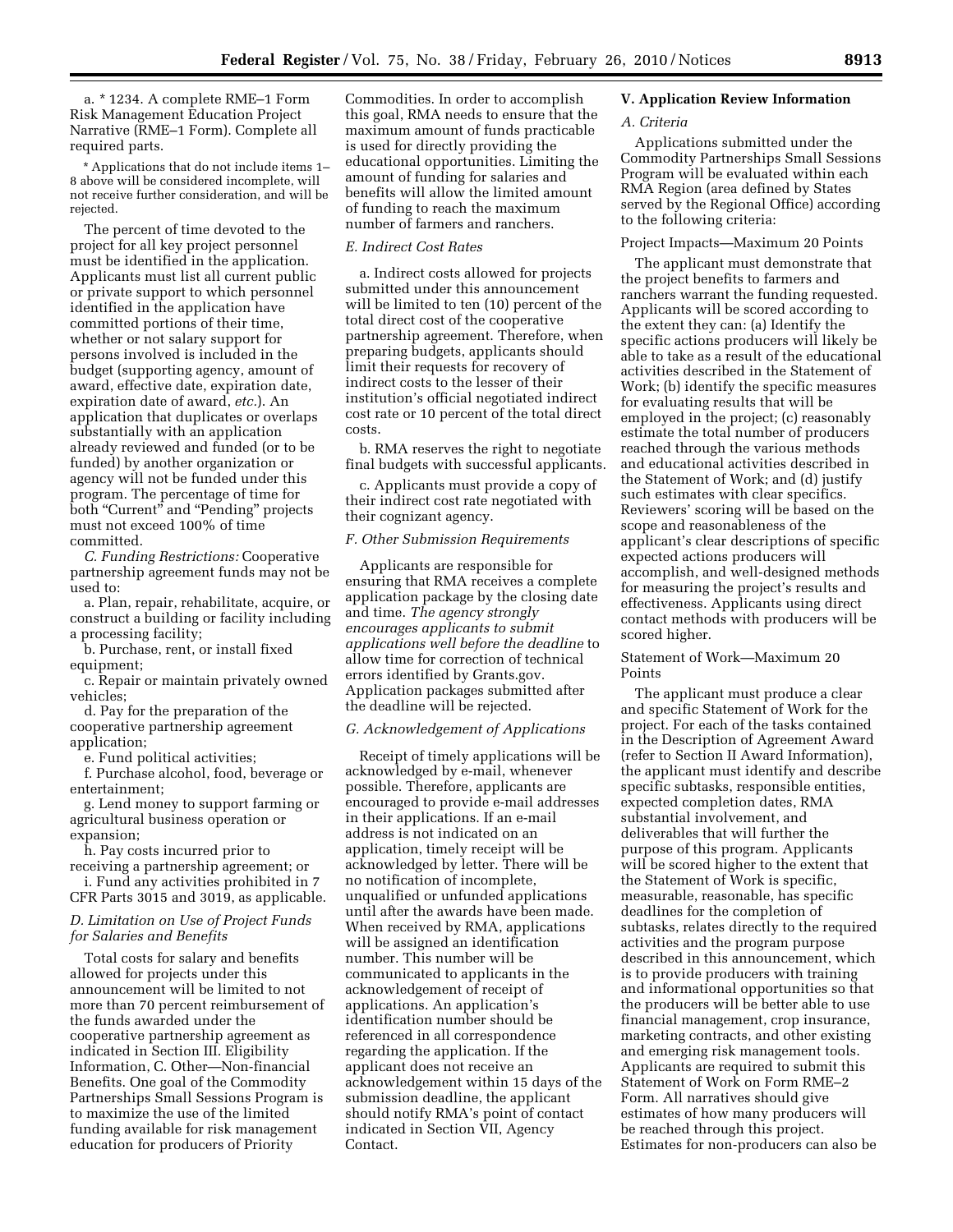made but they should be separate from the estimate of producers.

Project Management—Maximum 20 Points

The applicant must demonstrate an ability to implement sound and effective project management practices. Higher scores will be awarded to applicants that can demonstrate organizational skills, leadership, and experience in delivering services or programs that assist agricultural producers in the respective RMA Region. The project manager must demonstrate that he/she has the capability to accomplish the project goal and purpose stated in this announcement by (a) having a previous working relationship with the farm community in the designated RMA Region of the application, including being able to recruit approximately the number of producers to be reached in the application and/or (b) having established the capacity to partner with and gain the support of grower organizations, agribusiness professionals, and agribusiness leaders locally to aid in carrying out a program of education and information, including being able to recruit approximately the number of producers to be reached in this application. Applicants are encouraged to designate an alternate Project Leader in the event the Project Leader is unable to finish the project. Applicants that will employ, or have access to, personnel who have experience in directing local educational programs that benefit agricultural producers in the respective RMA Region will receive higher rankings.

# Budget Appropriateness and Efficiency—Maximum 20 Points

Applicants must provide a detailed budget summary that clearly explains and justifies costs associated with the project. Applicants will receive higher scores to the extent that they can demonstrate a fair and reasonable use of funds appropriate for the project and a budget that contains the estimated cost of reaching each individual producer.

Priority Commodity—Maximum 20 Points

The applicant can submit projects that are not related to Priority Commodities. However, priority will be given to projects relating to Priority Commodities. Priority will also be given to projects related to the Special Emphasis Topics. Projects that relate to Priority Commodities and the Special Emphasis Topics will be eligible for the most points.

# *B. Review and Selection Process*

Applications will be evaluated using a two-part process. First, each application will be screened by RMA personnel to ensure that it meets the requirements in this announcement. Applications that do not meet the requirements of this announcement or that are incomplete will not receive further consideration during the next process. Applications that meet announcement requirements will be sorted into the RMA Region in which the applicant proposes to conduct the project and will be presented to a review panel for consideration.

Second, the review panel will meet to consider and discuss the merits of each application. The panel will consist of not less than three independent reviewers. Reviewers will be drawn from USDA, other Federal agencies, and public and private organizations, as needed. After considering the merits of all applications within an RMA Region, panel members will score each application according to the criteria and point values listed above. The panel will then rank each application against others within the RMA Region according to the scores received. A lottery will be used to resolve any instances of a tie score that might have a bearing on funding recommendations. If such a lottery is required, the names of all tied applicants will be entered into a drawing. The first tied applicant drawn will have priority over other tied applicants for funding consideration.

The review panel will report the results of the evaluation to the Manager of FCIC. The panel's report will include the recommended applicants to receive cooperative partnership agreements for each RMA Region. Funding will not be provided for an application receiving a score less than 45. Funding will not be provided for an application that is highly similar to a higher-scoring application in the same RMA Region. Highly similar is one that proposes to reach the same producers likely to be reached by another applicant that scored higher by the panel and the same general educational material is proposed to be delivered.

An organization, or group of organizations in partnership, may apply for funding under other FCIC or RMA programs, in addition to the program described in this announcement. However, if the Manager of FCIC determines that an application recommended for funding is sufficiently similar to a project that has been funded or has been recommended to be funded under another RMA or FCIC program, then the Manager may elect not to fund

that application in whole or in part. The Manager of FCIC will make the final determination on those applications that will be awarded funding.

# **VI. Award Administration Information**

#### *A. Award Notices*

The award document will provide pertinent instructions and information including, at a minimum, the following:

(1) Legal name and address of performing organization or institution to whom the Director has issued an award under the terms of this request for applications;

(2) Title of project;

(3) Name(s) and institution(s) of PDs chosen to direct and control approved activities;

(4) Identifying award number assigned by the Department;

(5) Project period, specifying the amount of time the Department intends to support the project without requiring recompeting for funds;

(6) Total amount of Departmental financial assistance approved by the Director during the project period;

(7) Legal authority(ies) under which the award is issued;

(8) Appropriate Catalog of Federal Domestic Assistance (CFDA) number;

(9) Applicable award terms and conditions (see *http:// www.rma.usda.gov/business/awards/ awardterms.htm*l to view RMA award terms and conditions);

(10) Approved budget plan for categorizing allocable project funds to accomplish the stated purpose of the award; and

(11) Other information or provisions deemed necessary by RMA to carry out its respective awarding activities or to accomplish the purpose of a particular award.

Following approval by the awarding official of RMA of the applications to be selected for funding, project leaders whose applications have been selected for funding will be notified. Within the limit of funds available for such a purpose, the awarding official of RMA shall enter into cooperative partnership agreements with those selected applicants.

After a cooperative agreement has been signed, RMA will extend to awardees, in writing, the authority to draw down funds for the purpose of conducting the activities listed in the agreement. All funds provided to the applicant by FCIC must be expended solely for the purpose for which the funds are obligated in accordance with the approved agreement and budget, the regulations, the terms and conditions of the award, and the applicability of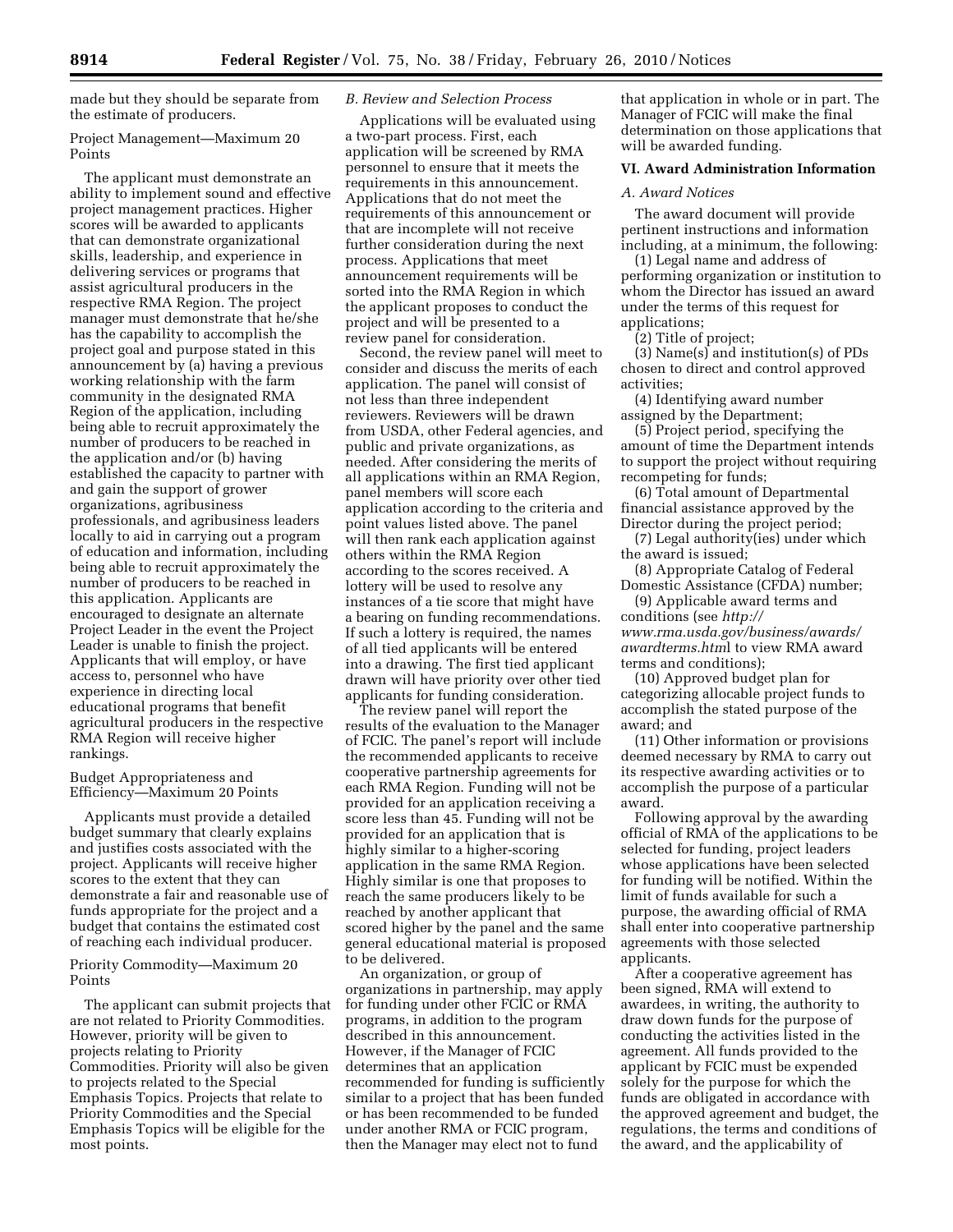Federal cost principles. No commitment of Federal assistance beyond the project period is made or implied for any award resulting from this notice.

Notification of denial of funding will be sent to applicants after final funding decisions have been made and the awardees announced publicly. Reasons for denial of funding can include, but are not limited to, incomplete applications, applications with evaluation scores that are lower that other applications in an RMA Region, or applications that are highly similar to a higher-scoring application in the same RMA Region. Highly similar is an application that proposes to reach the same producers likely to be reached by another applicant that scored higher by the panel and the same general educational material is proposed to be delivered.

# *B. Administrative and National Policy Requirements*

1. Requirement To Use Program Logo

Applicants awarded cooperative partnership agreements will be required to use a program logo and design provided by RMA for all instructional and promotional materials, when deemed appropriate.

2. Requirement To Provide Project Information to an RMA-Selected Representative

Applicants awarded cooperative partnership agreements may be required to assist RMA in evaluating the effectiveness of its educational programs by providing documentation of educational activities and related information to any representative selected by RMA for program evaluation purposes.

3. Private Crop Insurance Organizations and Potential Conflicts of Interest

Private organizations that are involved in the sale of Federal crop insurance, or that have financial ties to such organizations, are eligible to apply for funding under this announcement. However, such entities will not be allowed to receive funding to conduct activities that would otherwise be required under a Standard Reinsurance Agreement or any other agreement in effect between FCIC and the entity. Also, such entities will not be allowed to receive funding to conduct activities that could be perceived by producers as promoting one company's services or products over another's. If applying for funding, such organizations are encouraged to be sensitive to potential conflicts of interest and to describe in their application the specific actions

they will take to avoid actual and perceived conflicts of interest.

4. Access to Panel Review Information

Upon written request from the applicant, scores from the evaluation panel, not including the identity of reviewers, will be sent to the applicant after the review and awards process has been completed.

5. Confidential Aspects of Applications and Awards

The names of applicants, the names of individuals identified in the applications, the content of applications, and the panel evaluations of applications will all be kept confidential, except to those involved in the review process, to the extent permitted by law. In addition, the identities of review panel members will remain confidential throughout the entire review process and will not be released to applicants. At the end of the fiscal year, names of panel members will be made available. However, panelists will not be identified with the review of any particular application. When an application results in a partnership agreement, that agreement becomes a part of the official record of RMA transactions, available to the public upon specific request. Information that the Secretary of Agriculture determines to be of a confidential, privileged, or proprietary nature will be held in confidence to the extent permitted by law. Therefore, any information that the applicant wishes to be considered confidential, privileged, or proprietary should be clearly marked within an application, including the basis for such designation. The original copy of an application that does not result in an award will be retained by RMA for a period of one year. Other copies will be destroyed. Copies of applications not receiving awards will be released only with the express written consent of the applicant or to the extent required by law. An application may be withdrawn at any time prior to award.

#### 6. Audit Requirements

Applicants awarded cooperative partnership agreements are subject to audit.

7. Prohibitions and Requirements With Regard to Lobbying

Section 1352 of Public Law 101–121, enacted on October 23, 1989, imposes prohibitions and requirements for disclosure and certification related to lobbying on awardees of Federal contracts, grants, cooperative agreements, and loans. It provides

exemptions for Indian Tribes and Tribal organizations. Current and prospective awardees, and any subcontractors, are prohibited from using Federal funds, other than profits from a Federal contract, for lobbying Congress or any Federal agency in connection with the award of a contract, grant, cooperative agreement, or loan. In addition, for each award action in excess of \$100,000 (\$150,000 for loans) the law requires awardees and any subcontractors: (1) To certify that they have neither used nor will use any appropriated funds for payment of lobbyists; (2) to disclose the name, address, payment details, and purpose of any agreements with lobbyists whom awardees of their subcontractors will pay with profits or other non-appropriated funds on or after December 22, 1989; and (3) to file quarterly up-dates about the use of lobbyists if material changes occur in their use. The law establishes civil penalties for non-compliance. A copy of the certification and disclosure forms must be submitted with the application, are available at the address, and telephone number listed in Section VII. Agency Contact.

#### 8. Applicable OMB Circulars

All partnership agreements funded as a result of this notice will be subject to the requirements contained in all applicable OMB circulars.

9. Requirement To Assure Compliance With Federal Civil Rights Laws

Awardees of all cooperative partnership agreements funded as a result of this notice are required to know and abide by Federal civil rights laws and to assure USDA and RMA that the awardee is in compliance with and will continue to comply with Title VI of the Civil Rights Act of 1964 (42 U.S.C. 2000d *et seq.*), 7 CFR Part 15, and USDA regulations promulgated thereunder, 7 CFR 1901.202. RMA requires awardees to submit an Assurance Agreement (Civil Rights), assuring RMA of this compliance prior to the beginning of the project period.

10. Requirement To Participate in a Post Award Teleconference

RMA requires that project leaders participate in a post award teleconference, if conducted to become fully aware of agreement requirements and for delineating the roles of RMA personnel and the procedures that will be followed in administering the agreement and will afford an opportunity for the orderly transition of agreement duties and obligations if different personnel are to assume postaward responsibility.